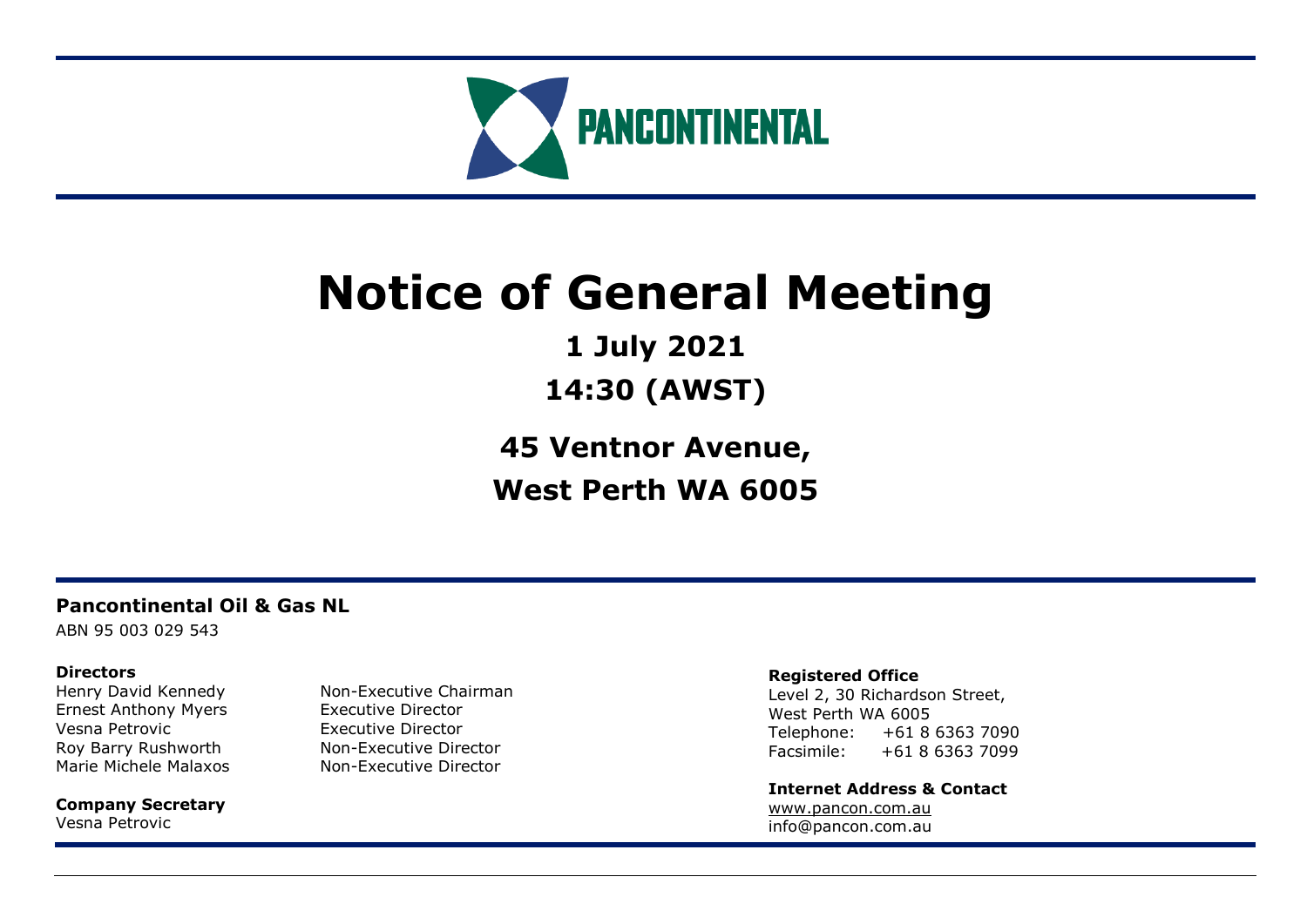# **Pancontinental Oil & Gas NL NOTICE OF MEETING 2021**

| <b>Items of business</b> | <b>SPECIAL BUSINESS</b>                                                                                         | <b>Type of</b><br><b>Resolution</b>                                                                                                                                                                                                                                                                                                                                                                                                                                                                              | <b>Voting restrictions</b><br>and further<br><b>information</b> |        |
|--------------------------|-----------------------------------------------------------------------------------------------------------------|------------------------------------------------------------------------------------------------------------------------------------------------------------------------------------------------------------------------------------------------------------------------------------------------------------------------------------------------------------------------------------------------------------------------------------------------------------------------------------------------------------------|-----------------------------------------------------------------|--------|
| 1.                       | <b>Ratification of</b><br><b>Share Placement</b>                                                                | That, for the purposes of Listing Rule 7.4 and for all other purposes,<br>Shareholders ratify the issue of 600,000,000 Shares issued on 24<br>February 2021, on the terms and conditions set out in the<br><b>Explanatory Notes.</b>                                                                                                                                                                                                                                                                             | Ordinary<br>Resolution                                          | Page 4 |
| 2.                       | <b>Approval of Share</b><br><b>issue to Director</b><br>under the<br><b>Placement - David</b><br><b>Kennedy</b> | That, for the purposes of ASX Listing Rule 10.11, and for all other<br>purposes, Shareholders approve the issue of 100,000,000 Shares<br>to Mr David Kennedy or his nominee at an issue price of \$0.001<br>per Share, on the terms and conditions set out in the Explanatory<br>Notes.                                                                                                                                                                                                                          | Ordinary<br>Resolution                                          | Page 5 |
| 3.                       | <b>Approval of Share</b><br><b>issue to Director</b><br>under the<br><b>Placement - Marie</b><br><b>Malaxos</b> | That, for the purposes of ASX Listing Rule 10.11, and for all other<br>purposes, Shareholders approve the issue of 10,000,000 Shares to<br>Ms Marie Malaxos or her nominee at an issue price of \$0.001 per<br>Share, on the terms and conditions set out in the Explanatory<br>Notes.                                                                                                                                                                                                                           | Ordinary<br>Resolution                                          | Page 5 |
| 4.                       | <b>Approval of change</b><br>of Company name                                                                    | That, for the purposes of section $157(1)$ of the Corporations Act<br>and for all other purposes, approval be given for the name of the<br>Company to be changed from "Pancontinental Oil & Gas NL" to<br>"Pancontinental Energy NL" and that for the purposes of section<br>136(2) of the Corporations Act and for all other purposes, all<br>references to "Pancontinental Oil & Gas NL" in the Company's<br>Constitution be replaced with "Pancontinental Energy NL", as set<br>out in the Explanatory Notes. | Special<br>Resolution                                           | Page 6 |

**Terms used in this Notice and the Explanatory Notes are defined in the glossary on page 7.**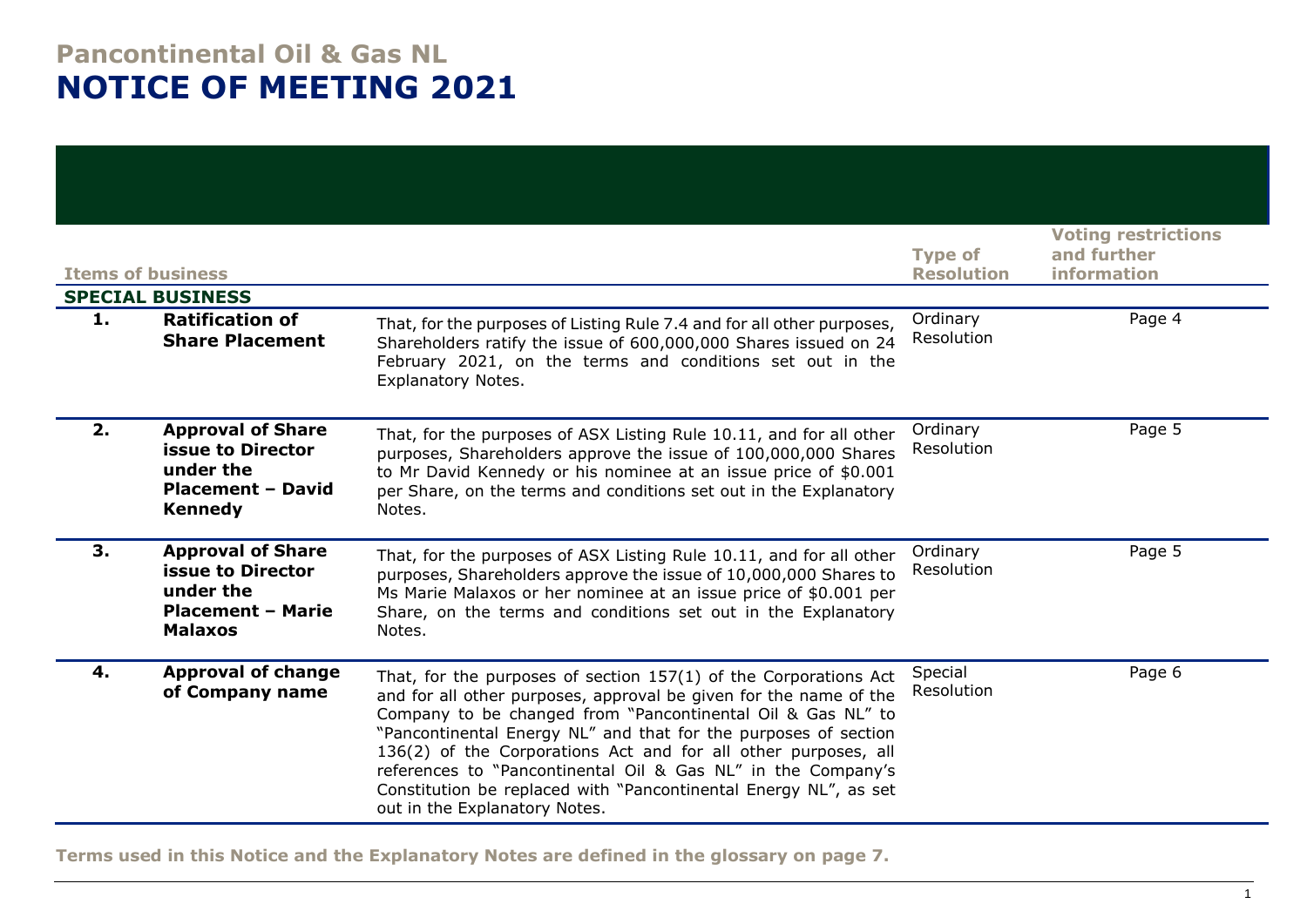# **Pancontinental Oil & Gas NL NOTICE OF MEETING 2021**

# **VOTING**

#### **Voting record date**

Shareholders recorded on the Company's register of members at 5:00pm (AWST) on Tuesday 29 June 2021 will be entitled to attend and vote at the General Meeting.

#### **Becoming a Shareholder**

Shareholders who become registered Shareholders after the date of dispatch of this Notice and who wish to vote at the General Meeting by proxy should call +61 8 6363 7090 to request a Proxy Form.

Shareholders who become beneficial Shareholders of Shares by acquiring Shares after the date of dispatch of this Notice and who wish to vote at the General Meeting by proxy should contact their broker or intermediary for instructions on how to do so.

#### **How to vote**

Shareholders can vote in one of two ways:

- by attending the General Meeting and voting; or
- by appointing a proxy to attend and vote on their behalf.

Any applicable voting prohibitions and exclusions for each Item are set out in the Explanatory Notes to this Notice.

Shareholders are asked to arrive at the venue 30 minutes prior to the time designated for the General Meeting, if possible, so that the Company may check their shareholding against the Company's share register and note attendances.

### **PROXY FORMS**

#### **Proxy Form**

Enclosed with this Notice is a personalised Proxy Form. The Proxy Form allows Shareholders not attending the General Meeting to either lodge their vote directly or appoint a proxy to vote on their behalf.

If you hold Shares in more than one capacity, please be sure to complete the Proxy Form relevant to each holding.

#### **Appointing proxies**

Shareholders who are entitled to attend and vote at the General Meeting may appoint a proxy to act generally at the General Meeting on their behalf, and to vote.

To appoint a proxy, the attached Proxy Form should be completed and lodged in accordance with the instructions on that form. A proxy or nominee need not be a Shareholder of the Company.

A Shareholder entitled to cast two or more votes can appoint up to two proxies, and should specify the proportion or number of votes each proxy or nominee is appointed to exercise.

If no proportion or number is specified, each proxy or nominee may exercise half of the Shareholder's votes, with any fractional entitlements disregarded. If you wish to appoint two proxies or two nominees, please call +61 8 6363 7090 and request an additional Proxy Form.

Any directed proxies that are not voted on a poll at the General Meeting will automatically default to the Chair, who is required to vote proxies as directed.

A corporate Shareholder or proxy must appoint a person as its corporate representative.

#### **Appointing the Chair as your proxy**

The Chair intends to vote all available undirected proxies in favour of Items 1, 2, 3 and 4, subject to any applicable voting prohibitions and exclusions set out in this Notice.

#### **Power of attorney and corporate representatives**

If the Proxy Form is signed by an attorney, the power of attorney or a certified copy must be sent with the Proxy Form.

A body corporate member or proxy may elect to appoint a representative, rather than a proxy. In such circumstances, written proof of the representative's appointment must be lodged with, or presented to, the Company before the General Meeting.

A body corporate appointed as a proxy must also lodge a "Certificate of Appointment of a Corporate Representative".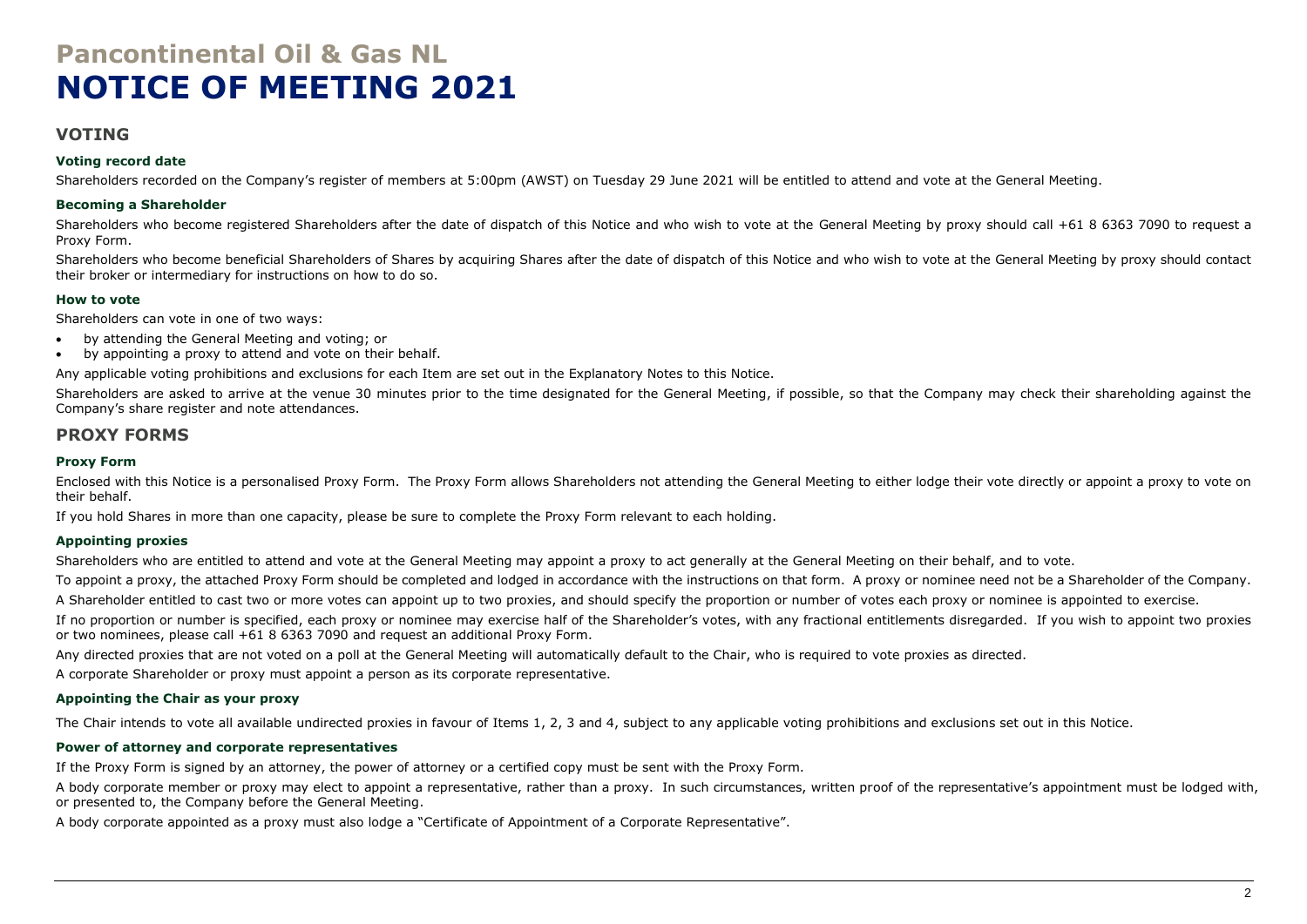# **LODGING PROXY FORMS**

#### **Deadline**

Proxy Forms must be received by Tuesday, 29 June 2021 at 14:30 (AWST).

#### **How to lodge Proxy Forms**

You can lodge your Proxy Forms: **In person**: Advanced Share Registry Limited 110 Stirling Hwy, Nedlands WA 6009 **Mail**: PO Box 1156, Nedlands WA 6909 **Email:** admin@advancedshare.com.au **Facsimile**: to the Company on +61 8 6370 4203 Further details on how to lodge your Proxy Form can be found on the Proxy Form.

# **ENQUIRIES**

Shareholders are invited to contact the Company Secretary by email at [shareholder@pancon.com.au](mailto:shareholder@pancon.com.au) or by telephone on +61 8 6363 7090 if they have any queries in respect of the matters set out in these documents.

### **By order of the Board of Directors**

#### **Vesna Petrovic**

**Company Secretary**

1 June 2021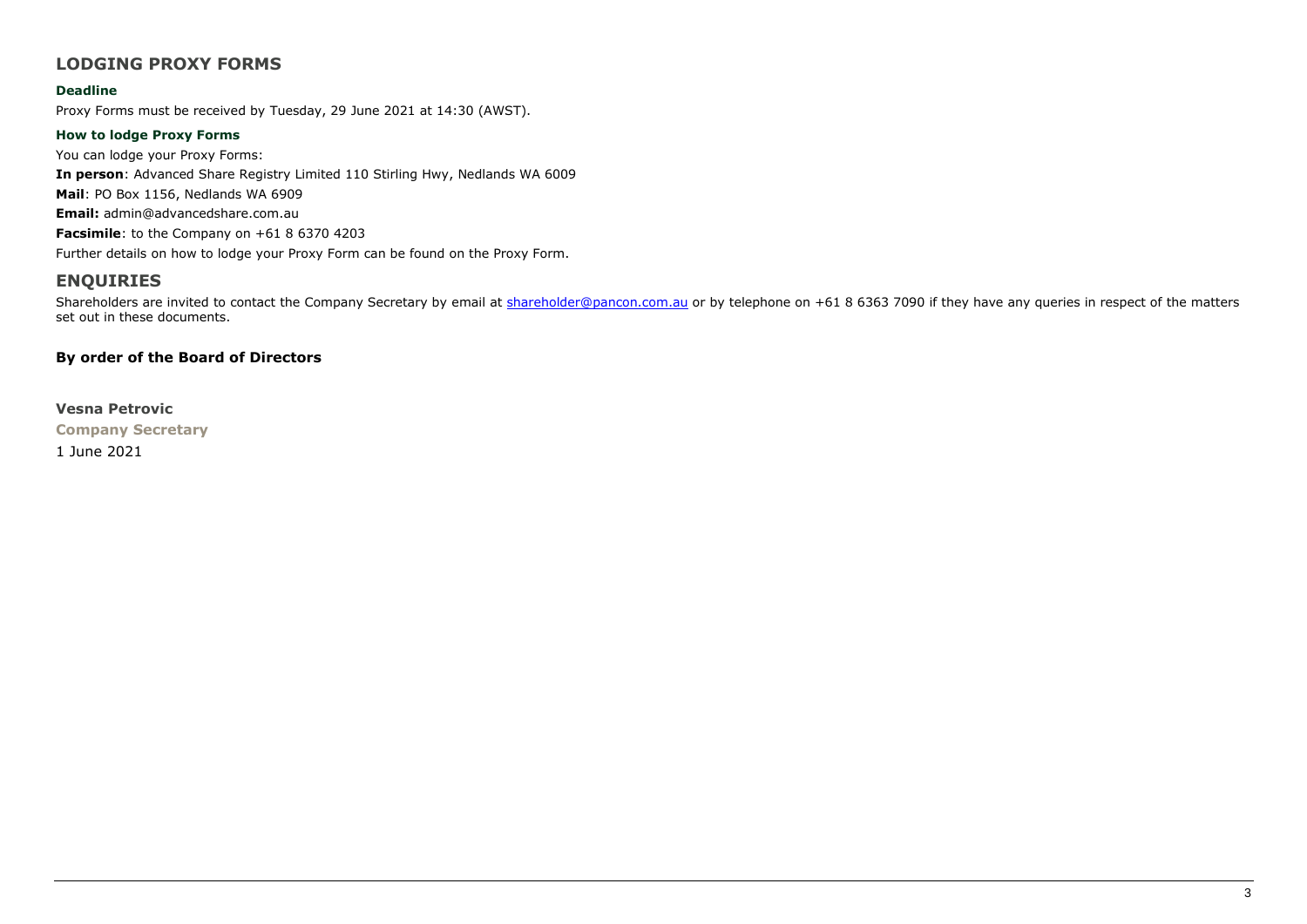# **Pancontinental Oil & Gas NL EXPLANATORY NOTES**

# **ITEM 1 – Ratification of Share Placement Background**

On 16 February 2021, the Company announced it had completed a bookbuild to raise \$710,000 through a placement of 710,000,000 Shares at an issue price of \$0.001 per Share to sophisticated and professional investors (**Placement**). The Company issued 600,000,000 of these Shares (**Placement Shares**) on 24 February 2021. The remaining 110,000,000 Shares to be issued as part of the Placement are proposed to be issued to two Directors, Mr David Kennedy and Ms Marie Malaxos or their respective nominees, subject to Shareholder approval being obtained (refer to Items 2 and 3 for further information).

The funds raised from the Placement are to be used in conjunction with existing cash for exploration activities, business development, payment of expenses and general working capital purposes.

Item 1 seeks Shareholder approval to the ratification of the issue of the Placement Shares for the purposes of Listing Rule 7.4.

#### **Listing Rule 7.1**

Broadly speaking, and subject to a number of exceptions, Listing Rule 7.1 limits the amount of equity securities that a listed company can issue without the prior approval of its shareholders over any 12 month period to 15% of the fully paid ordinary securities it had on issue at the start of that period.

The issue of the Placement Shares did not fit within any of these exceptions and so were issued within the Company's 15% limit under Listing Rule 7.1.

Listing Rule 7.4 allows the shareholders of a listed company to approve an issue of equity securities after it has been made or agreed to be made, provided the Company complied with

Listing Rule 7.1 at the time of issuing the relevant equity securities. If they do, the issue is taken to have been approved under Listing Rule 7.1 and so does not reduce the Company's capacity to issue further equity securities without Shareholder approval under that rule.

The Company wishes to retain as much flexibility as possible to issue additional equity securities into the future without having to obtain Shareholder approval for such issues under Listing Rule 7.1. To this end, Item 1 seeks Shareholder approval for the Placement under and for the purposes of Listing Rule 7.4 and for all other purposes.

If Item 1 is approved, the Placement Shares will be treated as if they were issued with the prior approval of Shareholders for the purposes of calculating the Company's 15% limit in Listing Rule 7.1, effectively increasing the number of equity securities it can issue without Shareholder approval over the 12 month period following their issue.

If Item 1 is not approved by the requisite majority, the Placement Shares will count towards the number of equity securities the Company can issue without Shareholder approval pursuant to the 15% limit in Listing Rule 7.1, effectively decreasing the number of equity securities the Company can issue without Shareholder approval over the 12 month period following their issue.

#### **Technical information required by Listing Rule 7.5**

Pursuant to and in accordance with Listing Rule 7.5, the following information is provided in relation to the ratification of the issue of the Placement Shares:

• The Placement Shares were issued to certain sophisticated and professional investors who expressed an interest to the Placement Agent (Euroz Hartleys) in assisting it to meet its ongoing working capital requirements by subscribing for Shares. Perth Select Seafoods Pty Ltd, an existing substantial Shareholder, was one of those investors who participated in the Placement.

- The Placement Shares comprise 600,000,000 Shares. The Placement Shares are fully paid ordinary shares in the capital of the Company issued on the same terms and conditions as the Company's existing Shares.
- The Placement Shares were issued on 24 February 2021.
- The issue price was \$0.001 per Placement Share.
- Funds raised from the issue of the Placement Shares are to be used in conjunction with existing cash for exploration activities, business development, payment of expenses and general working capital purposes.
- A voting exclusion statement is set out below.

#### **Voting exclusion statement**

The Company will disregard any votes cast in favour of Item 1 by or on behalf of:

- a person who participated in the issue or is a counterparty to the agreement being approved; or
- an associate of that person or those persons.

However, this voting exclusion does not apply to a vote cast in favour of Item 1 by:

- a person as a proxy or attorney for a person who is entitled to vote on Item 1, in accordance with the directions given to the proxy or attorney to vote on Item 1 in that way; or
- the Chair as proxy or attorney for a person who is entitled to vote on Item 1, in accordance with a direction given to the Chair to vote on Item 1 as the Chair decides; or
- a holder acting solely in a nominee, trustee, custodial or other fiduciary capacity on behalf of a beneficiary provided the following conditions are met: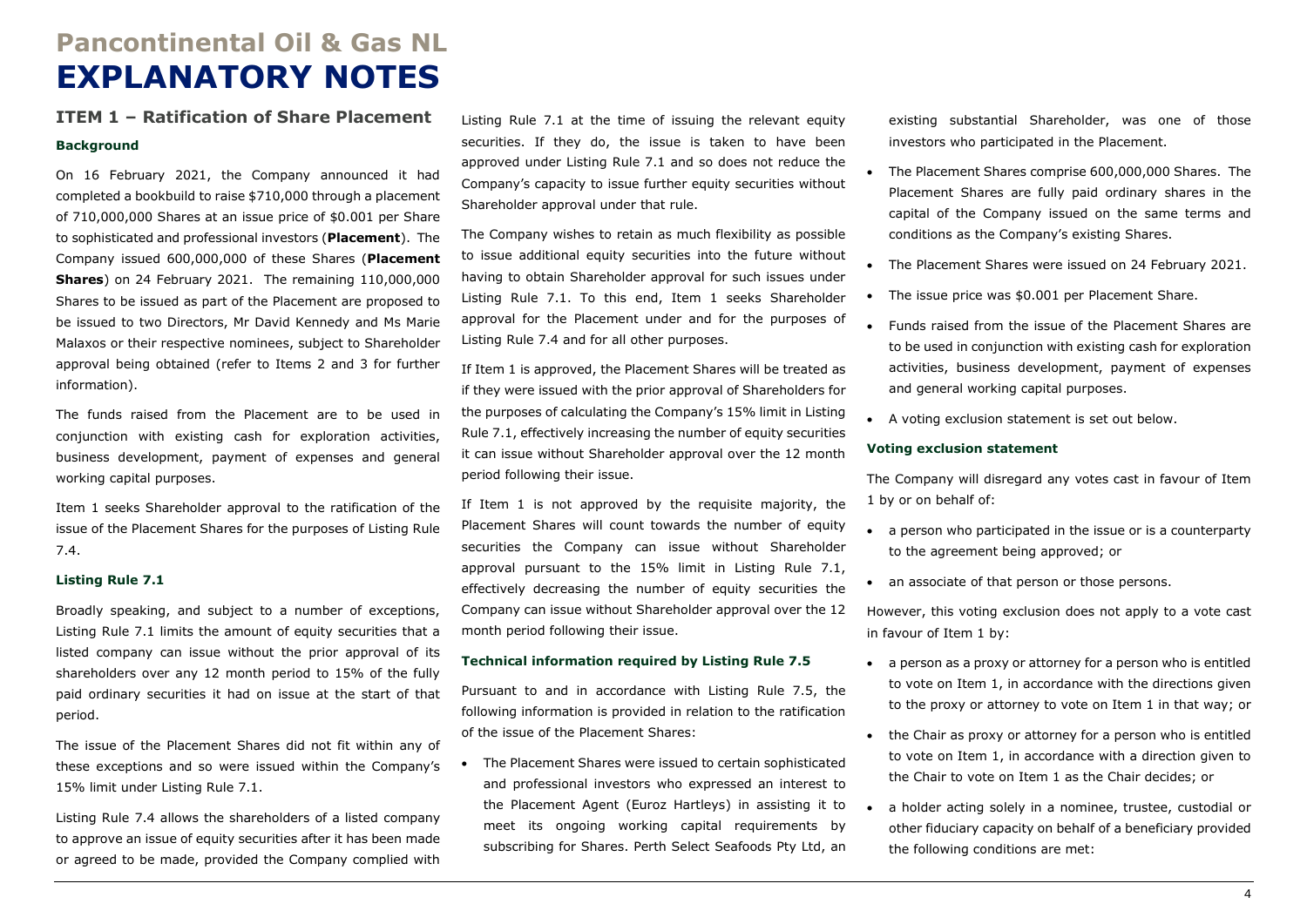- the beneficiary provides written confirmation to the holder that the beneficiary is not excluded from voting, and is not an associate of a person excluded from voting, on Item 1; and
- the holder votes on Item 1 in accordance with directions given by the beneficiary to the holder to vote in that way.

#### **Board recommendation**

The Board unanimously recommends that Shareholders vote **in favour** of Item 1.

# **ITEMS 2 AND 3 – Approval of Share issue to Directors under the Placement – David Kennedy and Marie Malaxos**

#### **Background**

As part of the Placement described in Item 1 above:

- Mr David Kennedy, a Director, agreed to subscribe for 100,000,000 Shares via his nominee entity Sundowner International Ltd (**Kennedy Placement**); and
- Ms Marie Malaxos, a Director, agreed to subscribe for 10,000,000 Shares via her nominee entity Vincelle Pty Ltd (**Malaxos Placement**),

each subject to Shareholder approval.

#### **Section 208 of the Corporations Act**

In accordance with section 208 of the Corporations Act, to give a financial benefit to a related party (which includes a Director), the Company must obtain Shareholder approval unless the giving of the financial benefit falls within an exception in sections 210 to 216 of the Corporations Act. Mr Kennedy and Ms Malaxos are related parties of the Company for the purposes of the Corporations Act because they are Directors.

The Board (excluding Mr Kennedy and Ms Malaxos) has formed the view that Shareholder approval under section 208 of the Corporations Act is not required for the proposed issue

of Shares pursuant to the Kennedy Placement and the Malaxos Placement because these Shares will be issued on the same terms as Shares issued to participants in the Placement and as such the giving of the financial benefit is considered to be on arm's length terms and within the exception provided in section 210 of the Corporations Act.

#### **Listing Rule 10.11**

In accordance with ASX Listing Rule 10.11, unless one of the exceptions in ASX Listing Rule 10.12 applies, the Company must not issue, or agree to issue, equity securities to:

- a related party of the Company (including a Director of the Company) (ASX Listing Rule 10.11.1);
- a person who is, or was at any time in the 6 months before the issue or agreement, a substantial (30%+) shareholder in the Company (ASX Listing Rule 10.11.2);
- a person who is, or was at any time in the 6 months before the issue or agreement, a substantial (10%+) shareholder in the Company and who has nominated a Director to the Board of the Company pursuant to a relevant agreement which gives them a right or expectation to do so (ASX Listing Rule 10.11.3);
- an associate of person referred to above (ASX Listing Rule 10.11.4); or
- a person whose relationship with the Company or a person referred to above is such that, in ASX's opinion, the issue or agreement should be approved by its Shareholders (ASX Listing Rule 10.11.5),

#### unless it obtains prior Shareholder approval.

Both the Kennedy Placement and the Malaxos Placement fall within the scope of Listing Rule 10.11.1 because Mr Kennedy and Ms Malaxos, respectively, are Directors. Accordingly, Items 2 and 3 seek the approval of Shareholders to the Kennedy Placement and the Malaxos Placement, respectively, under and for the purposes of Listing Rule 10.11 and for all other purposes.

Pursuant to ASX Listing Rule 7.2, exception 14, the effect of passing Items 2 and 3 will be to treat the intended Kennedy Placement and Malaxos Placement as if the Shares the subject of those placements were issued with the prior approval of Shareholders for the purposes of calculating the Company's 15% placement capacity under ASX Listing Rule 7.1 (an explanation of which is included in these Explanatory Notes in relation to Item 1).

If Shareholders do not approve Item 2, the Company will not issue any Shares in connection with the Kennedy Placement (and therefore will not raise any funds from the Kennedy Placement).

If Shareholders do not approve Item 3, the Company will not issue any Shares in connection with the Malaxos Placement (and therefore will not raise any funds from the Malaxos Placement).

#### **Technical information required by Listing Rule 10.13**

In compliance with the requirements of Listing Rule 10.13, information regarding the proposed issue of Shares under Items 2 and 3, respectively, is provided as follows:

- Both Mr Kennedy and Ms Malaxos are related parties of the Company pursuant to Listing Rule 10.11.1 by virtue of each being a Director.
- Mr Kennedy's nominee entity Sundowner International Ltd will be issued 100,000,000 Shares if the Kennedy Placement is approved. Ms Malaxos' nominee entity Vincelle Pty Ltd will be issued 10,000,000 Shares if the Malaxos Placement is approved. The Shares will be fully paid ordinary shares in the capital of the Company and will rank equally in all respects with the Company's existing Shares then on issue.
- The Company intends to issue the Shares to the respective nominee entities of Mr Kennedy and Ms Malaxos as soon as practicable after Shareholder approval is obtained, and in any event no later than one month after the date of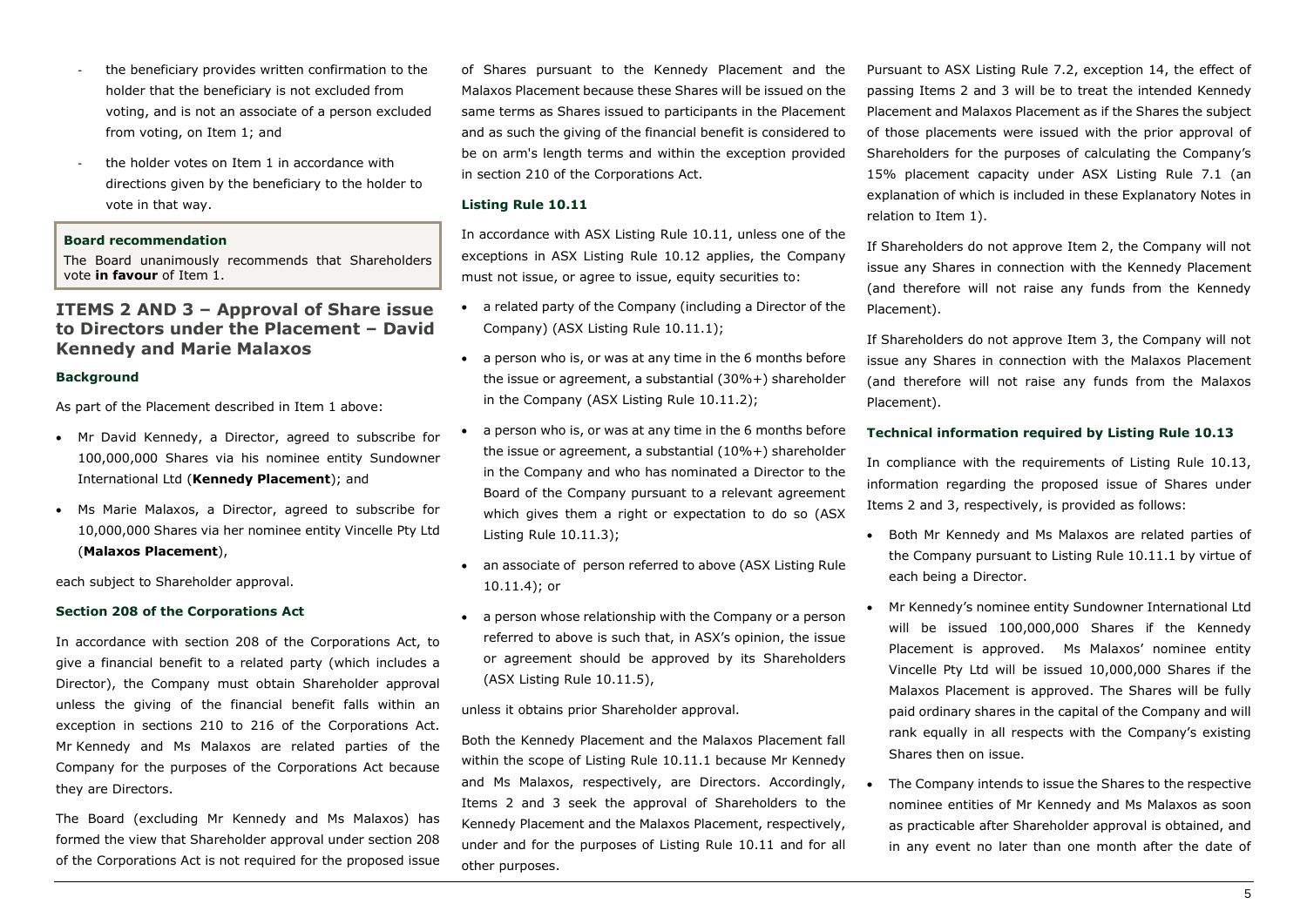Shareholder approval. The Company intends to issue all of the Shares pursuant to Items 2 and 3 on the same date (assuming Shareholder approval is obtained).

- The issue price is \$0.001 per Share.
- The issues to the nominee entities of Mr Kennedy and Ms Malaxos are part of the Placement described in Item 1 and the funds raised are to be used in conjunction with existing cash for exploration activities, business development, payment of expenses and general working capital purposes.
- The issues are not intended to remunerate or incentivise either Mr Kennedy or Ms Malaxos in their respective capacities as Directors. Mr Kennedy and Ms Malaxos participated in the Placement (via their respective nominee entities) on the same terms as other investors, other than in relation to the issue of the Shares to them being subject to Shareholder approval.
- A voting exclusion statement is set out below.

#### **Voting exclusion statement**

The Company will disregard any votes cast in favour of Item 2 by or on behalf of:

- Mr Kennedy, his nominee entity Sundowner International Ltd and any other person who will obtain a material benefit as a result of the issue of the Shares (except a benefit solely by reason of being a Shareholder); or
- an associate of that person or those persons.

However, this voting exclusion does not apply to a vote cast in favour of Item 2 by:

- a person as a proxy or attorney for a person who is entitled to vote on Item 2, in accordance with the directions given to the proxy or attorney to vote on Item 2 in that way; or
- the Chair as proxy or attorney for a person who is entitled to vote on Item 2, in accordance with a direction

given to the Chair to vote on Item 2 as the Chair decides; or

- a holder acting solely in a nominee, trustee, custodial or other fiduciary capacity on behalf of a beneficiary provided the following conditions are met:
	- the beneficiary provides written confirmation to the holder that the beneficiary is not excluded from voting, and is not an associate of a person excluded from voting, on Item 2; and
	- the holder votes on Item 2 in accordance with directions given by the beneficiary to the holder to vote in that way.

The Company will disregard any votes cast in favour of Item 3 by or on behalf of:

- Ms Malaxos, her nominee entity Vincelle Pty Ltd and any other person who will obtain a material benefit as a result of the issue of the Shares (except a benefit solely by reason of being a Shareholder); or
- an associate of that person or those persons.

However, this voting exclusion does not apply to a vote cast in favour of Item 3 by:

- a person as a proxy or attorney for a person who is entitled to vote on Item 3, in accordance with the directions given to the proxy or attorney to vote on Item 3 in that way; or
- the Chair as proxy or attorney for a person who is entitled to vote on Item 3, in accordance with a direction given to the Chair to vote on Item 3 as the Chair decides; or
- a holder acting solely in a nominee, trustee, custodial or other fiduciary capacity on behalf of a beneficiary provided the following conditions are met:
	- the beneficiary provides written confirmation to the holder that the beneficiary is not excluded from

voting, and is not an associate of a person excluded from voting, on Item 3; and

the holder votes on Item 3 in accordance with directions given by the beneficiary to the holder to vote in that way.

#### **Board recommendation**

The Board (other than Mr Kennedy in respect of Item 2 given his interest in Item 2, and Ms Malaxos in respect of Item 3 given her interest in Item 3) unanimously recommends that Shareholders vote **in favour** of Items 2 and 3.

# **ITEM 4 – Approval of change of Company name**

In accordance with section 157(1) of the Corporations Act, a company may change its name by Special Resolution. Item 4 seeks approval for the Company to change its name to "Pancontinental Energy NL".

The Board believes that the proposed name better reflects the Company's stated business objectives and its longer-term strategic direction.

The change of name will take effect when ASIC alters the details of the Company's registration.

The proposed name has been reserved by the Company and the Company will lodge a copy of the Special Resolution with ASIC following the General Meeting in order to effect the change.

There is no change required to the Company's ASX listing code.

The Company also seeks approval under section 136(2) of the Corporations Act to amend the Company's Constitution to reflect the change of name.

#### **Board recommendation**

The Board unanimously recommends that Shareholders vote **in favour** of Item 4.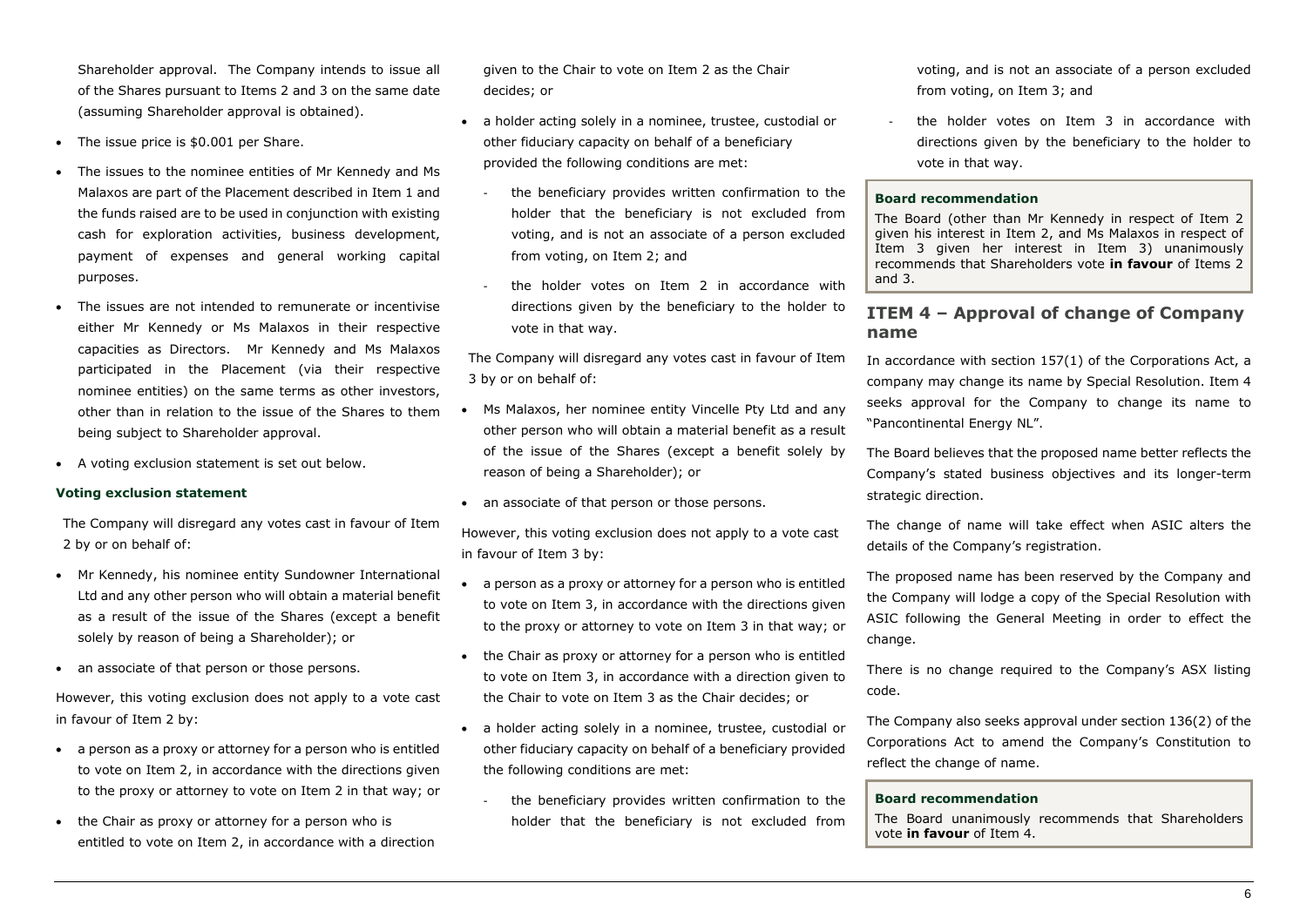# **Pancontinental Oil & Gas NL**

| A\$ or \$                                       | Australian dollars.                                                                                                                                                                                                                                                         |  |  |  |
|-------------------------------------------------|-----------------------------------------------------------------------------------------------------------------------------------------------------------------------------------------------------------------------------------------------------------------------------|--|--|--|
| <b>ASIC</b>                                     | The Australian Securities and Investments Commission.                                                                                                                                                                                                                       |  |  |  |
| <b>ASX</b>                                      | ASX Limited (ABN 98 008 624 691), or as the context<br>requires, the financial market operated by it.                                                                                                                                                                       |  |  |  |
| AWST                                            | Australian Western Standard Time.                                                                                                                                                                                                                                           |  |  |  |
| <b>Board</b>                                    | The Board of Directors of the Company.                                                                                                                                                                                                                                      |  |  |  |
| <b>Chair</b>                                    | The Chair of the General Meeting.                                                                                                                                                                                                                                           |  |  |  |
| <b>Company</b> or<br><b>Pancontinental</b>      | Pancontinental Oil & Gas NL<br>(ABN 95 003 029 543).                                                                                                                                                                                                                        |  |  |  |
| <b>Corporations</b><br>Act                      | Corporations Act 2001 (Cth).                                                                                                                                                                                                                                                |  |  |  |
| <b>Director</b>                                 | A Director of the Company.                                                                                                                                                                                                                                                  |  |  |  |
| General<br><b>Meeting</b>                       | The General Meeting of Shareholders of the Company to be<br>held at 45 Ventnor Avenue, West Perth WA 6005 on 1 July<br>2021 at 14:30 (AWST), or any adjournment thereof.                                                                                                    |  |  |  |
| <b>Explanatory</b><br><b>Notes</b>              | The Explanatory Notes attached to the Notice of Meeting.                                                                                                                                                                                                                    |  |  |  |
| Item                                            | Each resolution set out in the Notice of Meeting or item of<br>business.                                                                                                                                                                                                    |  |  |  |
| <b>Listing Rules</b>                            | The listing rules of the ASX.                                                                                                                                                                                                                                               |  |  |  |
| <b>Notice</b> or<br>Notice of<br><b>Meeting</b> | The notice convening the General Meeting.                                                                                                                                                                                                                                   |  |  |  |
| Ordinary<br><b>Resolution</b>                   | A resolution that must be passed by at least 50% of the<br>votes cast by Shareholders being in favour of the<br>resolution.                                                                                                                                                 |  |  |  |
| <b>Proxy Form</b>                               | The Proxy Form included with the Notice.                                                                                                                                                                                                                                    |  |  |  |
| <b>Share</b>                                    | A fully paid ordinary share in the capital of the Company.                                                                                                                                                                                                                  |  |  |  |
| <b>Shareholder</b>                              | Any person holding a Share in the Company's share<br>register.                                                                                                                                                                                                              |  |  |  |
| <b>Special</b><br><b>Resolution</b>             | A resolution that must be passed by at least 75% of the<br>votes cast by Shareholders present and eligible to vote (in<br>person, by proxy, by attorney or, in the case of a corporate<br>Shareholder, by a corporate representative) being in favour<br>of the resolution. |  |  |  |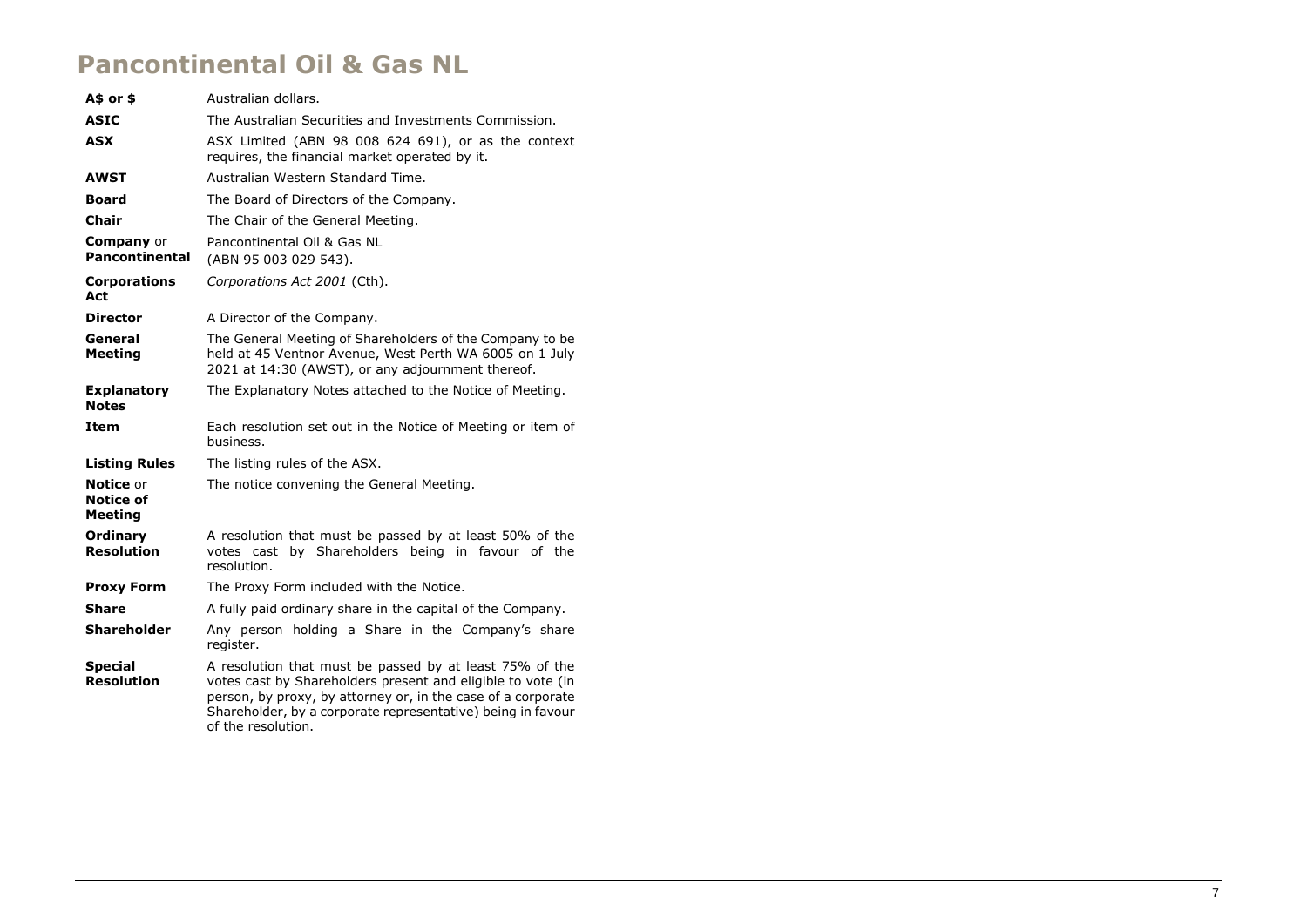

# **LODGE YOUR PROXY APPOINTMENT ONLINE**

- ⇔ **ONLINE PROXY APPOINTMENT** www.advancedshare.com.au/investor-login
- **MOBILE DEVICE PROXY APPOINTMENT** О Lodge your proxy by scanning the QR code below, and enter your registered postcode. It is a fast, convenient and a secure way to lodge your vote.

# 2021 GENERAL MEETING PROXY FORM

I/We being shareholder(s) of Pancontinental Oil & Gas NL and entitled to attend and vote hereby:

|                   | <b>APPOINT A PROXY</b>                                                                                                                                                                                                                                                                                                                                                                                                                                                                                                                                                                                                                                                                                                                                                                      |                                          |           |                                                                                                                                     |  |                                                                                              |     |  |                  |  |  |
|-------------------|---------------------------------------------------------------------------------------------------------------------------------------------------------------------------------------------------------------------------------------------------------------------------------------------------------------------------------------------------------------------------------------------------------------------------------------------------------------------------------------------------------------------------------------------------------------------------------------------------------------------------------------------------------------------------------------------------------------------------------------------------------------------------------------------|------------------------------------------|-----------|-------------------------------------------------------------------------------------------------------------------------------------|--|----------------------------------------------------------------------------------------------|-----|--|------------------|--|--|
| STEP <sub>1</sub> |                                                                                                                                                                                                                                                                                                                                                                                                                                                                                                                                                                                                                                                                                                                                                                                             | The Chair of the<br>Meeting              | <b>OR</b> |                                                                                                                                     |  | ELEASE NOTE: If you leave the section blank,<br>the Chair of the Meeting will be your proxy. |     |  |                  |  |  |
|                   | or failing the individual(s) or body corporate(s) named, or if no individual(s) or body corporate(s) are named, the Chair of the Meeting, as<br>my/our proxy to act generally at the Meeting on my/our behalf, including to vote in accordance with the following directions (or, if no<br>directions have been given, and to the extent permitted by law, as the proxy sees fit), at the General Meeting of the Company to be held<br>at 45 Ventnor Avenue, West Perth WA 6005 on 1 July 2021 at 14:30 (AWST) and at any adjournment or postponement of that Meeting.<br><b>CHAIR'S VOTING INTENTION IN RELATION TO UNDIRECTED PROXIES:</b><br>The Chair intends to vote undirected proxies in favour of all Resolutions. In exceptional circumstances the Chair may change his/her voting |                                          |           |                                                                                                                                     |  |                                                                                              |     |  |                  |  |  |
|                   | intention on any Resolution. In the event this occurs an ASX announcement will be made immediately disclosing the reasons for the change.                                                                                                                                                                                                                                                                                                                                                                                                                                                                                                                                                                                                                                                   |                                          |           |                                                                                                                                     |  |                                                                                              |     |  |                  |  |  |
| <b>STEP 2</b>     | <b>VOTING DIRECTIONS</b>                                                                                                                                                                                                                                                                                                                                                                                                                                                                                                                                                                                                                                                                                                                                                                    |                                          |           |                                                                                                                                     |  |                                                                                              |     |  |                  |  |  |
|                   | <b>Resolutions</b>                                                                                                                                                                                                                                                                                                                                                                                                                                                                                                                                                                                                                                                                                                                                                                          |                                          |           |                                                                                                                                     |  |                                                                                              | For |  | Against Abstain* |  |  |
|                   | <b>Ratification of Share Placement</b><br>1                                                                                                                                                                                                                                                                                                                                                                                                                                                                                                                                                                                                                                                                                                                                                 |                                          |           |                                                                                                                                     |  |                                                                                              |     |  |                  |  |  |
|                   | Approval of Share issue to Director under the Placement - David Kennedy<br>2                                                                                                                                                                                                                                                                                                                                                                                                                                                                                                                                                                                                                                                                                                                |                                          |           |                                                                                                                                     |  |                                                                                              |     |  |                  |  |  |
|                   | Approval of Share issue to Director under the Placement - Marie Malaxos<br>3                                                                                                                                                                                                                                                                                                                                                                                                                                                                                                                                                                                                                                                                                                                |                                          |           |                                                                                                                                     |  |                                                                                              |     |  |                  |  |  |
|                   | Approval of change of Company name<br>4                                                                                                                                                                                                                                                                                                                                                                                                                                                                                                                                                                                                                                                                                                                                                     |                                          |           |                                                                                                                                     |  |                                                                                              |     |  |                  |  |  |
|                   | * If you mark the Abstain box for a particular Resolution, you are directing your proxy not to vote on your behalf on a show of hands<br>$\bf{0}$<br>or on a poll and your votes will not be counted in computing the required majority on a poll.                                                                                                                                                                                                                                                                                                                                                                                                                                                                                                                                          |                                          |           |                                                                                                                                     |  |                                                                                              |     |  |                  |  |  |
|                   | <b>SIGNATURE OF SHAREHOLDERS - THIS MUST BE COMPLETED</b>                                                                                                                                                                                                                                                                                                                                                                                                                                                                                                                                                                                                                                                                                                                                   |                                          |           |                                                                                                                                     |  |                                                                                              |     |  |                  |  |  |
| m<br><b>STEP</b>  |                                                                                                                                                                                                                                                                                                                                                                                                                                                                                                                                                                                                                                                                                                                                                                                             | Shareholder 1 (Individual)               |           | Joint Shareholder 2 (Individual)                                                                                                    |  | Joint Shareholder 3 (Individual)                                                             |     |  |                  |  |  |
|                   |                                                                                                                                                                                                                                                                                                                                                                                                                                                                                                                                                                                                                                                                                                                                                                                             | Sole Director and Sole Company Secretary |           | Director/Company Secretary (Delete one)                                                                                             |  | Director                                                                                     |     |  |                  |  |  |
|                   | This form should be signed by the shareholder. If a joint holding, all the shareholders should sign. If signed by the shareholder's attorney,<br>the power of attorney must have been previously noted by the registry or a certified copy attached to this form. If executed by a company,<br>the form must be executed in accordance with the company's constitution and the Corporations Act 2001 (Cth).                                                                                                                                                                                                                                                                                                                                                                                 |                                          |           |                                                                                                                                     |  |                                                                                              |     |  |                  |  |  |
|                   | <b>Email Address</b>                                                                                                                                                                                                                                                                                                                                                                                                                                                                                                                                                                                                                                                                                                                                                                        |                                          |           |                                                                                                                                     |  |                                                                                              |     |  |                  |  |  |
|                   |                                                                                                                                                                                                                                                                                                                                                                                                                                                                                                                                                                                                                                                                                                                                                                                             | remittance, and selected announcements.  |           | Please tick here to agree to receive communications sent by the Company via email. This may include meeting notifications, dividend |  |                                                                                              |     |  |                  |  |  |